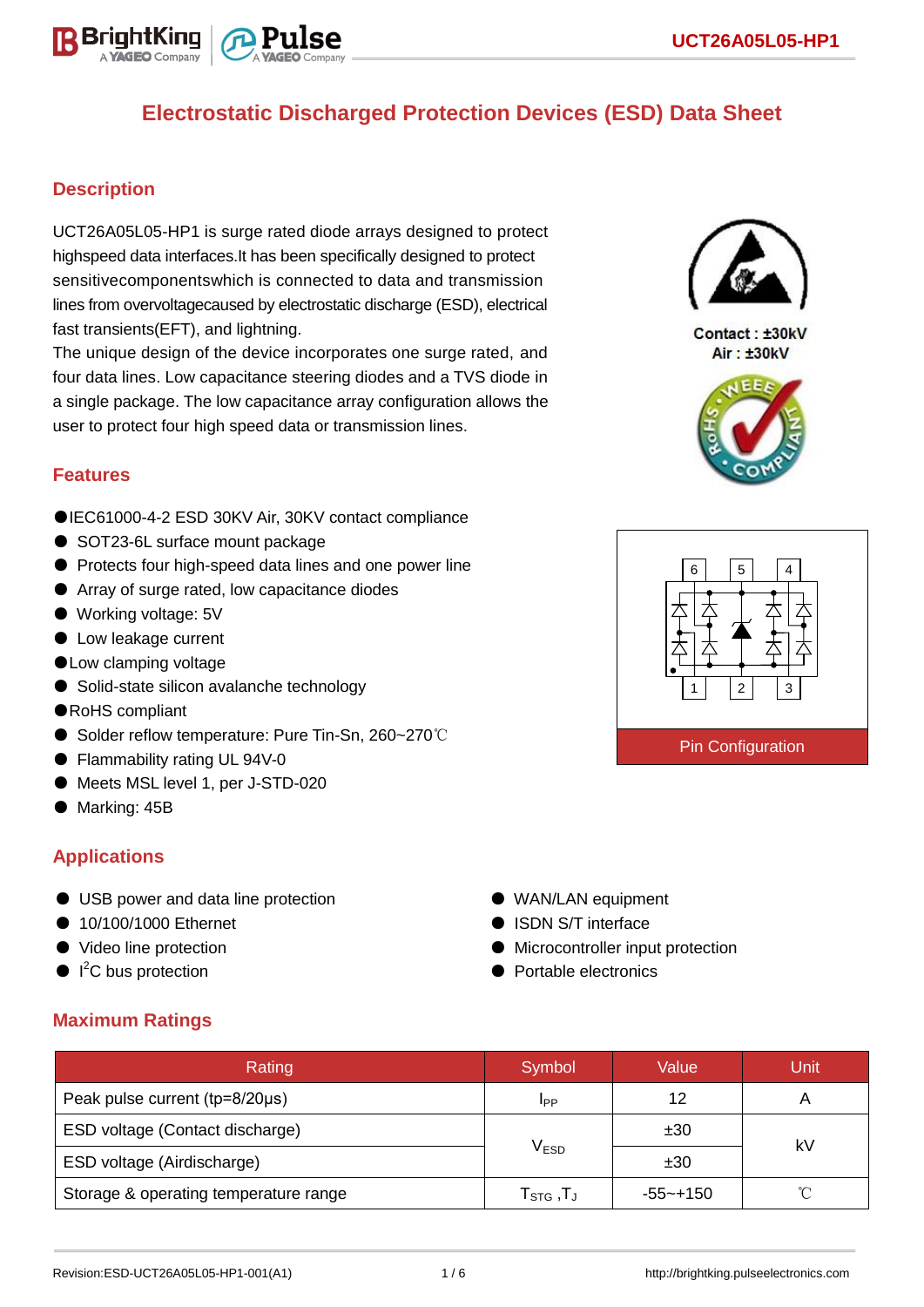

# **Electrical Characteristics (TJ=25**℃**)**

| Parameter                              | Symbol    | Condition                        | Min. | Typ. | Max. | Unit   |
|----------------------------------------|-----------|----------------------------------|------|------|------|--------|
| Reverse stand-off voltage              | $V_{RWM}$ |                                  |      |      | 5    | $\vee$ |
| Reverse breakdown voltage              | $V_{BR}$  | $I_{BR}$ =1mA                    | 6    |      |      | v      |
| Reverse leakage current                | $I_R$     | $V_R = 5V$<br>each I/O pin       |      |      |      | μA     |
| Clamping voltage (tp=8/20µs)           | $V_C$     | $I_{PP} = 5A$<br>Line to Ground  |      |      | 15   | $\vee$ |
| Clamping voltage ( $tp = 8/20 \mu s$ ) | $V_C$     | $I_{PP} = 12A$<br>Line to Ground |      |      | 25   | $\vee$ |
| Off state junction capacitance         | $C_{J}$   | Between I/O<br>pins and GND      |      | 1.5  | 2    | pF     |
| $(0Vdc,f=1MHz)$                        |           | Between I/O<br>pins              |      | 0.7  |      | рF     |

# **Applications Information**

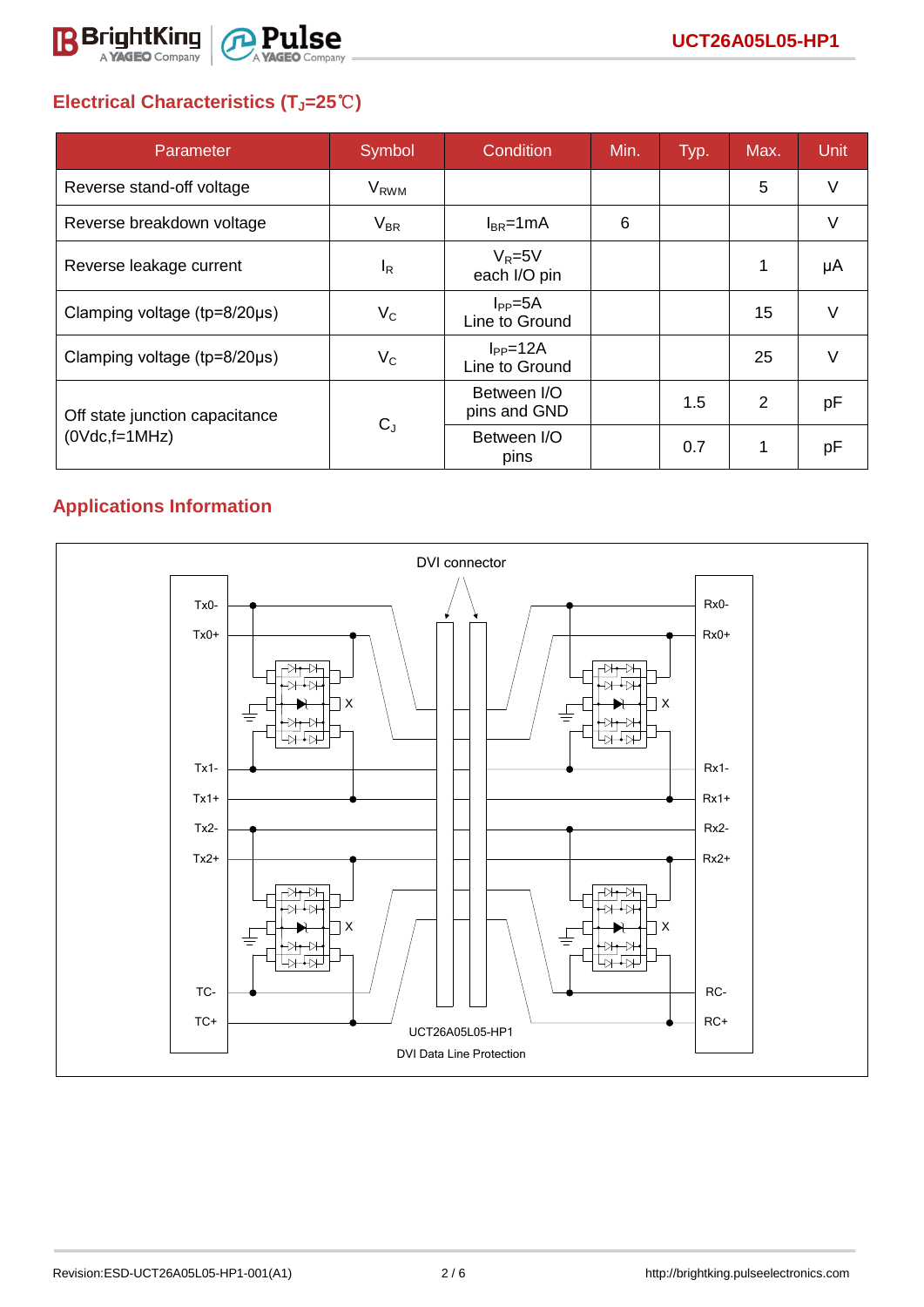

## **Typical Characteristics Curves**

### Figure 1. Power Derating Curve Figure 2. Pulse Waveforms



### Figure 3. Non-Repetitive Peak Pulse vs. Pulse Time Figure 4. Capacitance vs. Reverse Voltage



Figure 5. Clamping Voltage vs. Peak Pulse Current Figure 6. Forward Voltage vs. Forward Current







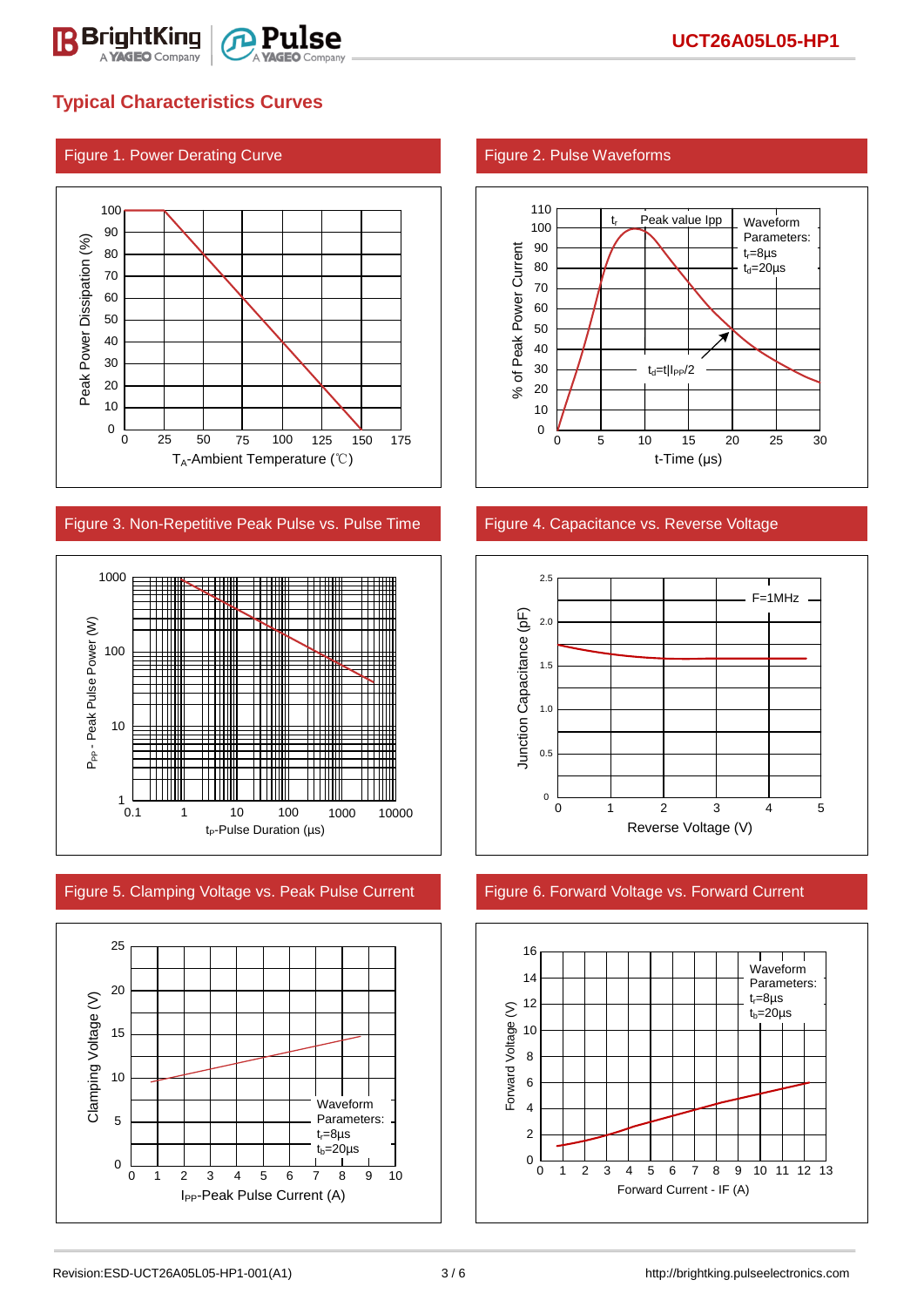### Figure 7. Positive TLP I-V Curve Figure 8. Negative TLP I-V Curve

BriahtKino



| Level          | Test        | <b>First Peak</b> | Current at | Current at |
|----------------|-------------|-------------------|------------|------------|
|                | Voltage(KV) | Current(A)        | 30ns(A)    | 60ns(A)    |
| 1              | 2           | 7.5               | 4          | 2          |
| $\overline{2}$ | 4           | 15                | 8          | 4          |
| 3              | 6           | 22.5              | 12         | 6          |
| $\overline{4}$ | 8           | 30                | 16         | 8          |
|                |             |                   |            |            |
|                |             |                   |            |            |
|                |             |                   |            |            |

### **Human Body Model (HBM, MIL-883E method 3015.7)**

The HBM standard simulates an ESD surge generated by human contact to electronic components.



IEC61000-4-2 Waveform

 $t_0$ =0.7ns to 1ns

`

10%

I@30ns

I@60ns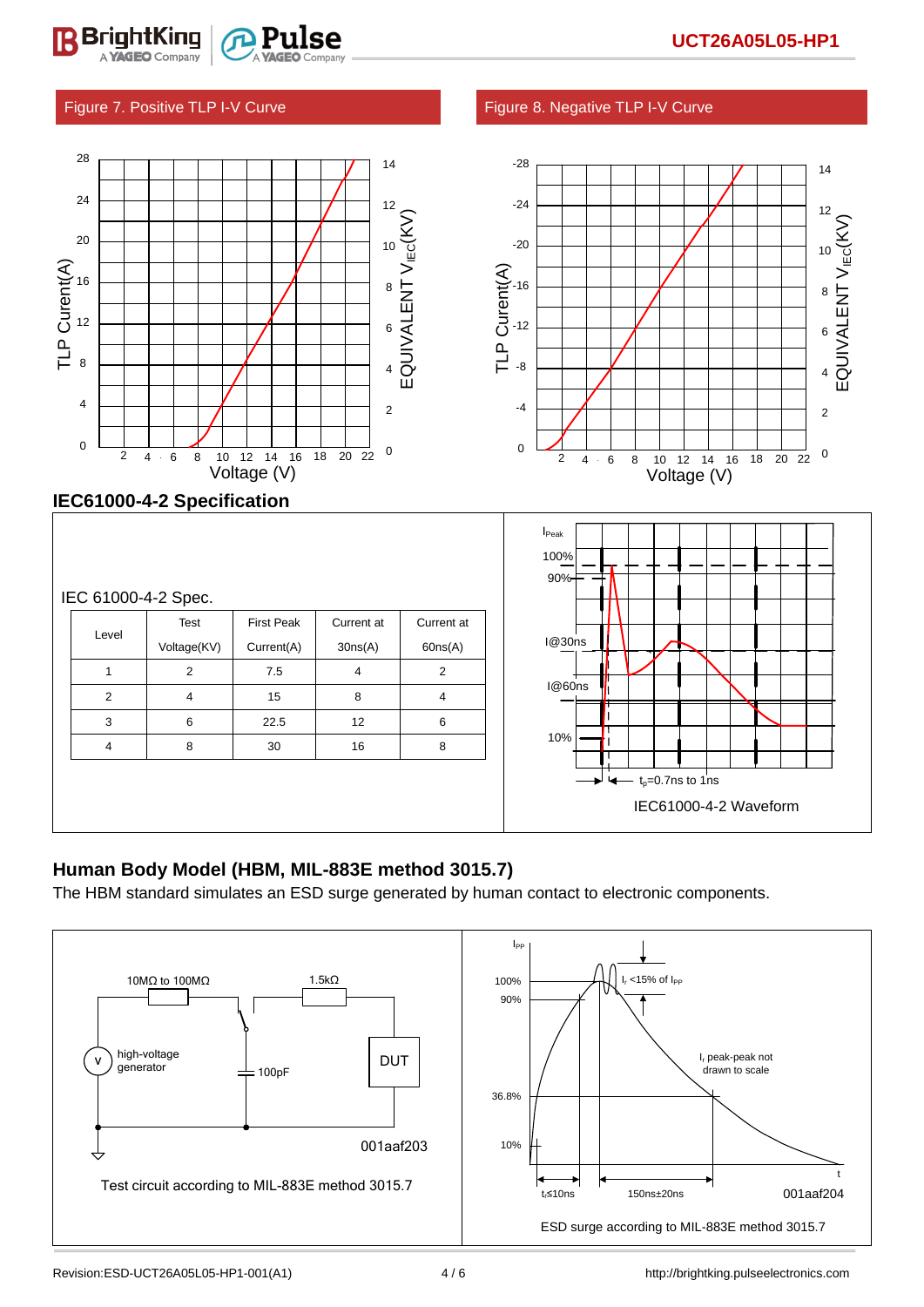

# **Recommended Soldering Conditions**